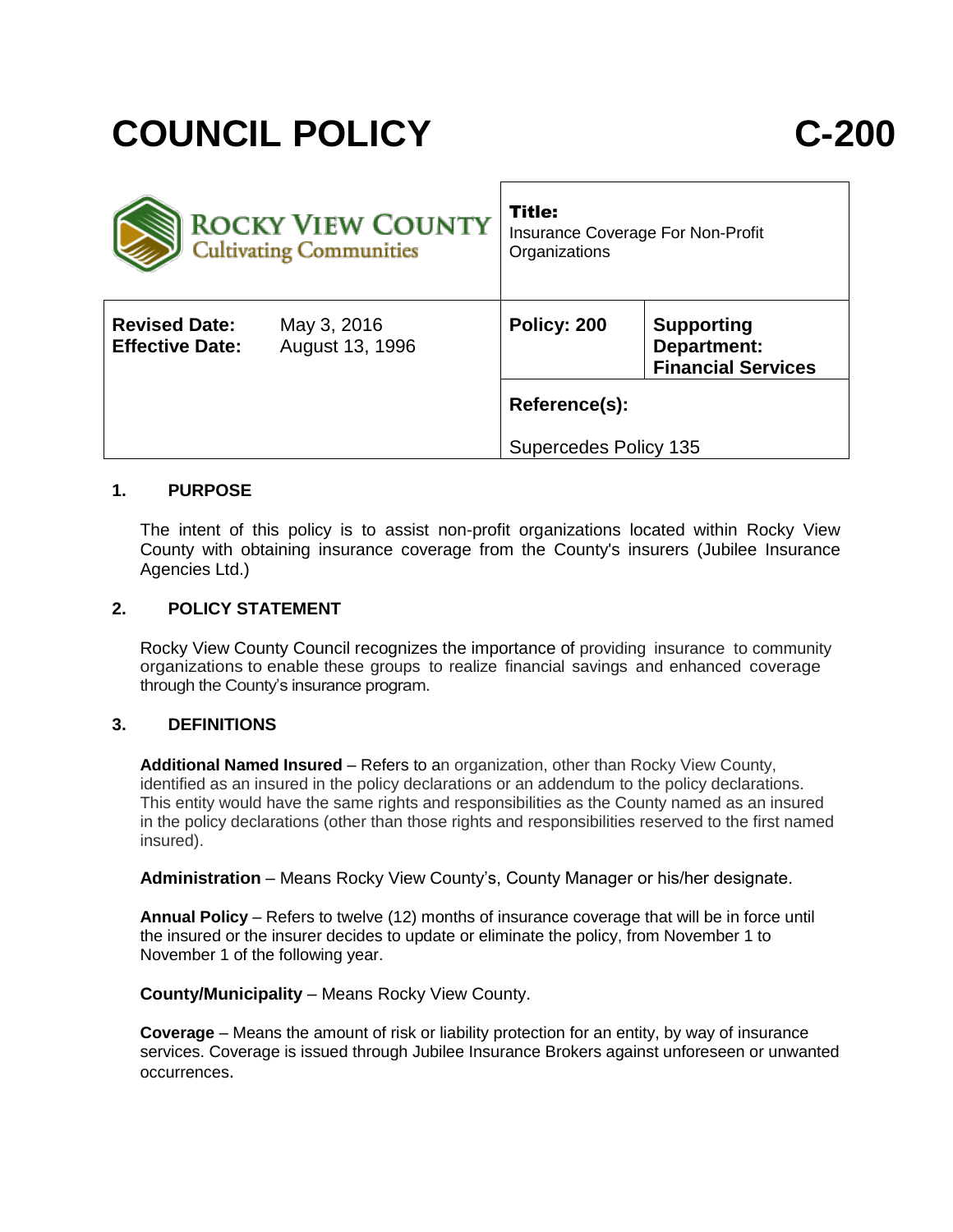**Homeowners Associations** – Means an organization in a subdivision, planned community or condominium that makes and enforces rules for the properties in its jurisdiction.

**Insurance Policy** – Means the printed insurance contract.

**Large Loss** – Means a claim that exceeds \$50,000, excluding reserves and recoveries.

**Non-profit organization** – Means a corporation or an association that conducts business for the benefit of the general public within the County, without shareholders and without a profit motive.

**Special Event** – Denotes a single/multi-day functions with or without service of alcohol. These events might be held with or without live entertainment or sports.

## **4. BACKGROUND AND HISTORY**

On the Council meeting of October 13, 2015, Council recommended that Administration take over the responsibilities of approving Additional Named Insureds who wish to be added onto the County's insurance policy written through Jubilee Insurance Brokers Ltd.

As a member of the Alberta Association of Municipal Districts and Counties, the County is a part of a large group of local governments which utilize their strength in numbers, volumes and size to secure insurance from Jubilee Insurance Agencies Ltd. This company is willing to provide insurance to non-profit organizations that work with local governments to provide various municipal based services to residents. By allowing "additional named insureds" parties to access the County's insurance plan, these groups may realize financial savings and enhanced coverage.

Loss prevention and control are key aspects of any insurance coverage plan. Organizations accessing coverage as "additional named insured" parties to the County's plan retain primary responsibility for ensuring that loss prevention and control practices are implemented and reviewed regularly. A proactive approach will assist these organizations and the County with minimizing risk and claims, controlling insurance costs and ensuring that coverage is available in the future.

#### **5. POLICY**

#### i*. ELIGIBILITY*

Non-profit organizations may apply to the County to access "additional named insured" coverage, subject to all of the following conditions:

- (a) They must be registered societies or legally recognized incorporated entities.
- (b) Their primary programs and activities and any related insured property are to be located within Rocky View County's geographic boundaries. In addition, Municipal residents should represent a majority of the organization's membership.
- (c) Programs and facilities eligible for "additional named insured" coverage as arranged and confirmed with Jubilee Insurance Agencies Ltd., include: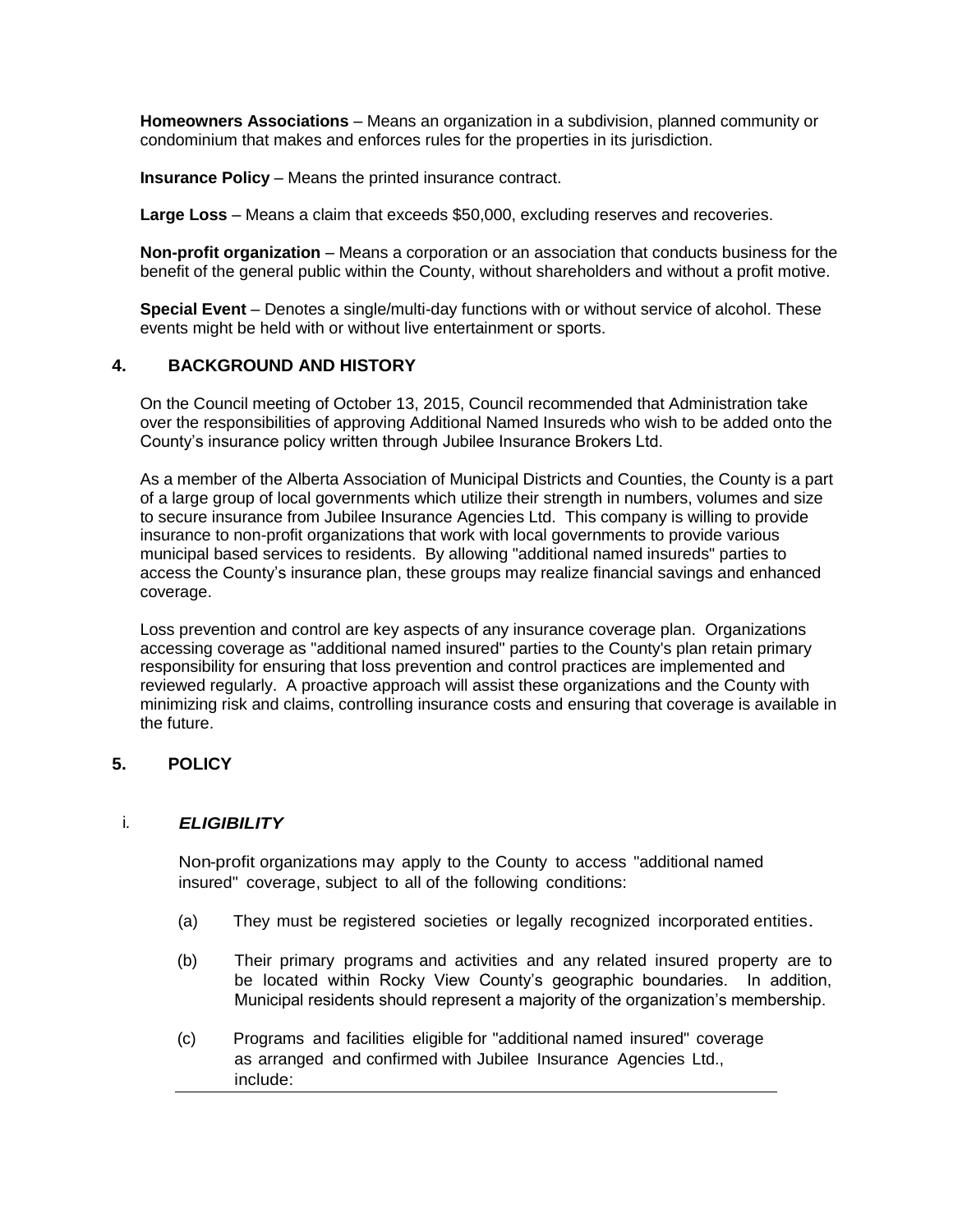- community halls,
- playground sites,
- recreation facilities trails,
- drop-in centers,
- playschools (only on property not owned by school boards or churches),
- campgrounds,
- museums and historical sites,
- other leased municipal reserve sites with improvements open space municipal reserve lands,
- a vehicle which has been formally classified by the insurance company as a handibus to be used exclusively to transport seniors and disabled individuals,
- regional environmental management initiatives undertaken by Rocky View County in partnership with other municipalities,
- Rural Crime Watch non-patrol community based events (i.e. fund raising activities, organization meetings and social functions),
- spectators at competitive horse show jumping, horse track and barrel racing, gymkhana, rodeo and chuckwagon events and spectators at non-competitive Pony Club and 4-H Club horse riding activities.

Programs, activities and facilities that are specifically excluded from being eligible for "additional named insured" coverage include:

- water co-ops,
- sewer transmission, disposal and treatment infrastructures,
- solid waste collection equipment and recycling programs,
- street lighting installations,
- economic development initiatives (as an organization's primary objective),
- flying, parachuting, balloon travel or other aerial activities,
- mountain or rock wall climbing,
- cycling and motorcycle, quad or four wheel drive riding,
- organized sports events, games and activities held in or at recreation facilities located within the County's boundaries (examples of such activities include minor hockey, figure skating, baseball and curling),
- activities and facilities on property owned by school boards or churches organized activities on trails located in the County,
- vehicles (other than for the exclusive use identified above),
- special events, including parade float coverage, for organizations not accessing "additional named insured" coverage for other purposes,
- participants in competitive horse show jumping, horse track and barrel racing, gymkhana, rodeo and chuckwagon events and participants in non-competitive Pony Club and 4-H Club horse riding activities,
- archery, trap and skeet shooting, target practices, gun firing and related activities,
- auto and stock car races and related activities for participants and spectators,
- tractor pulling competitions and related activities for participants and spectators,
- concerts, musicals, dramas and other special event cultural performances.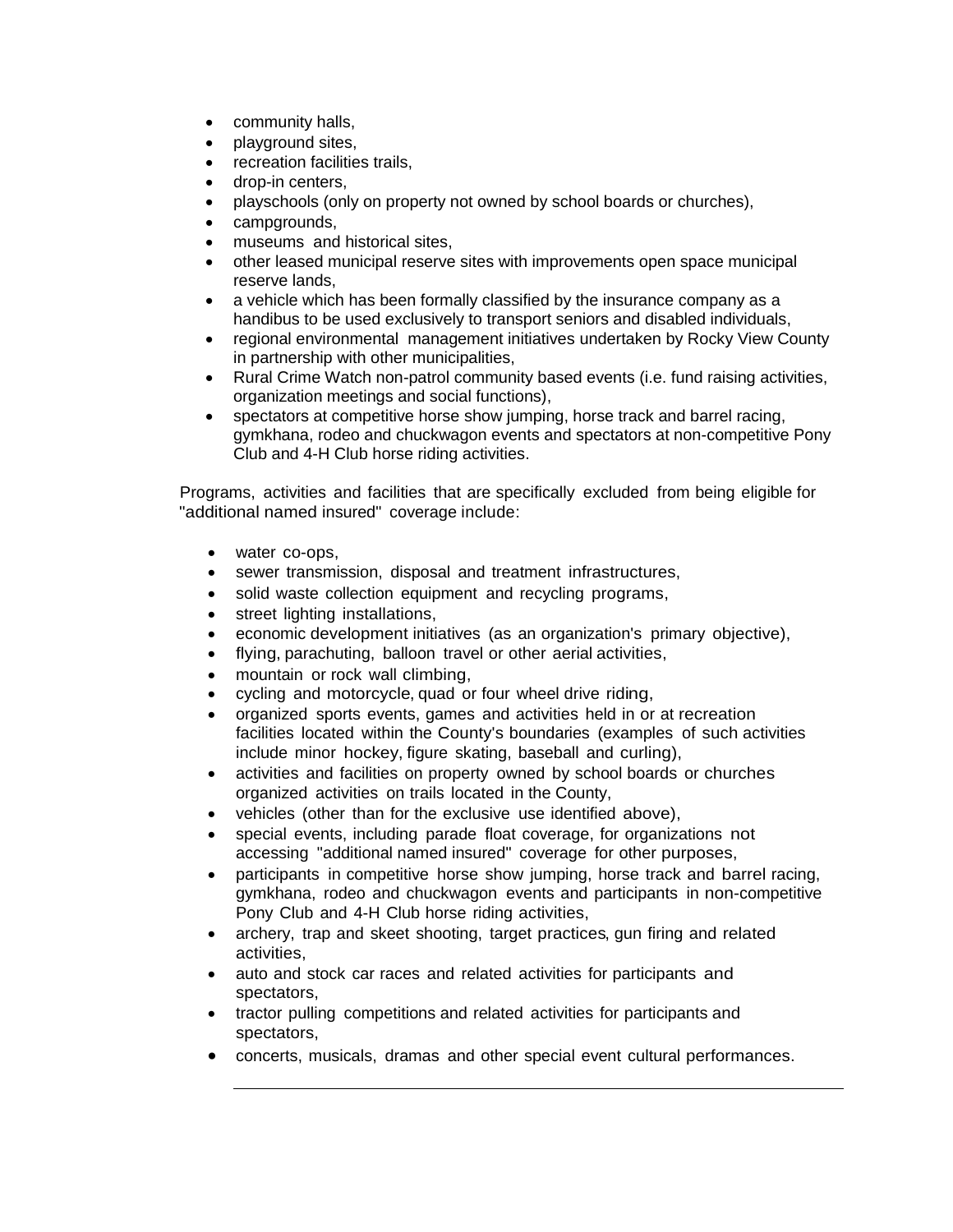Home Owner's Associations are currently not allowed as additional named insureds under this program as they are considered to be more of a regulator body than a community group.

The activities and facilities identified above and other program activities not identified above can be reviewed by the County and the insurance company on a case-by-case basis to determine whether the related requests can be considered.

(d) As "additional named insured" parties,organizations will obtain all related property, liability, bond and crime and auto coverage for the eligible programs, activities and facilities outlined above from Jubilee Insurance. This will assist organizations and the County with ensuring that the requested insurance coverage is relatively consistent with that of the County and that recommended by Rocky View County's insurance company.

# ii. *RENEWAL OF "ADDITIONAL INSURED" STATUS AND RELATED POLICIES:*

Administration's approval of "additional named insured" status requests will cover a three year term from the commencement of the first year's policy to the expiry of the third annual policy. Should there be no substantive changes in insurance requirements, organizations will present their "additional name insured" status renewal requests to administration every third year prior to the expiry of the annual policy in effect during the final year of the current three year term. In other words, organizations will renew their policy coverage with the County and the insurance company annually, but they will only request administration's approval of "additional named insured" status every three years.

Should an organization require significant adjustments to its "additional named insured" policy coverage that may arise from changes in its operations (i.e. due to expansion of a facility or as a result of altering the delivery of services), the County and the insurance company must be advised in advance of these changes being implemented. An updated insurance policy will be prepared by the organization, the insurance company and the County.

#### iii. *NOTICE OF TERMINATION:*

The County or the insurance company reserves the right to terminate any policy obtained via "additional named insured" coverage by an organization. A thirty (30) day period commencing on the date of issuance of written notice will be provided to the organization.

#### iv. *TERMINATION CRITERIA:*

An "additional named insured" may be removed from RVC's insurance program as a result of the following:

- If the loss ratio for the "additional named insured" consistently exceeds 100% within a 3 year period,
- Should an "additional named insured" experience more than 3 large losses within 2 insurance terms, which excludes *vis major* occurrences,
- Where an "additional named insured" fails to attend more than 2 "additional named